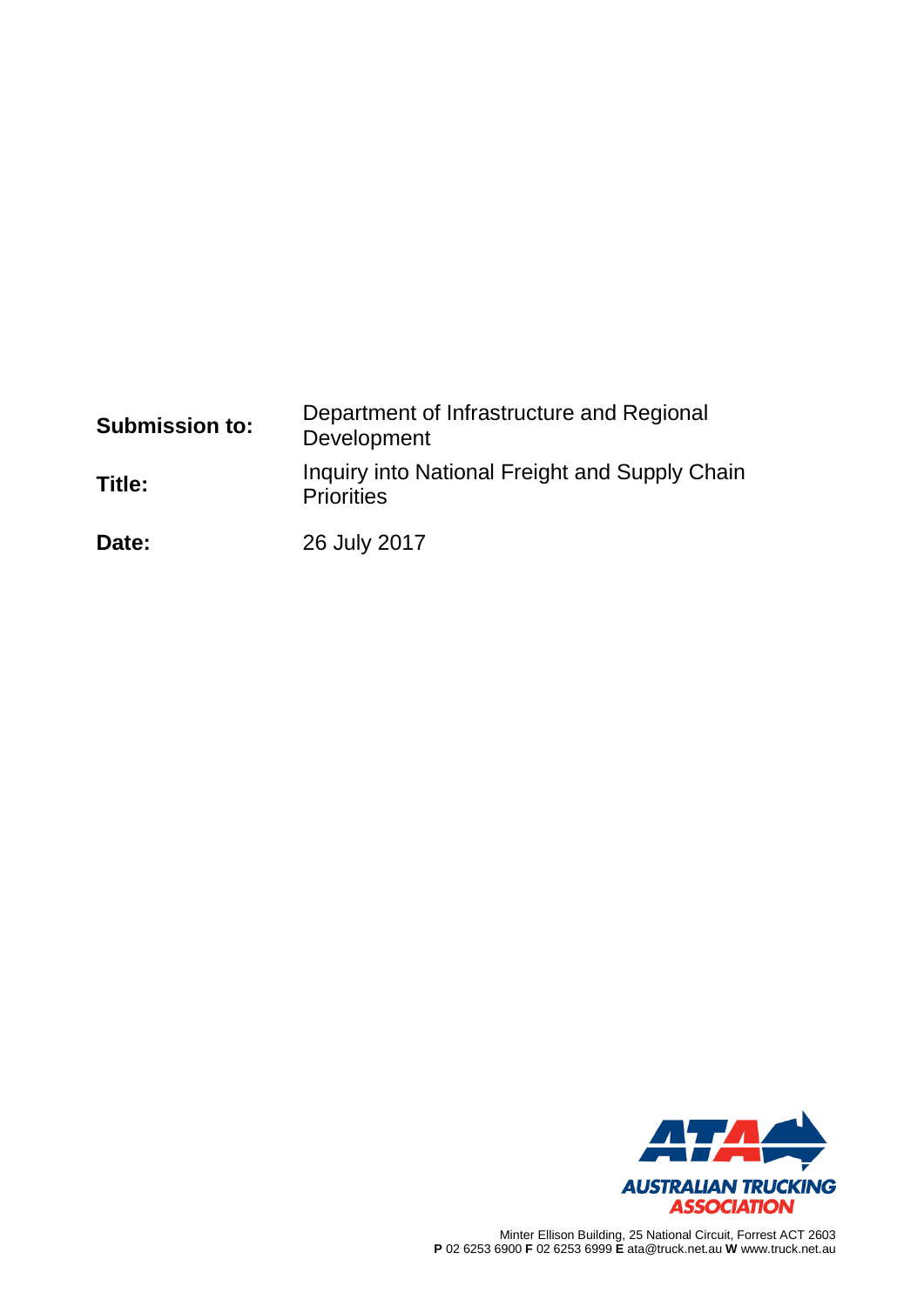# **Contents**

### **ATA CONTACT**

The ATA contact for this submission is Sam Marks on 02 6253 6900 or at [samuel.marks@truck.net.au](mailto:samuel.marks@truck.net.au)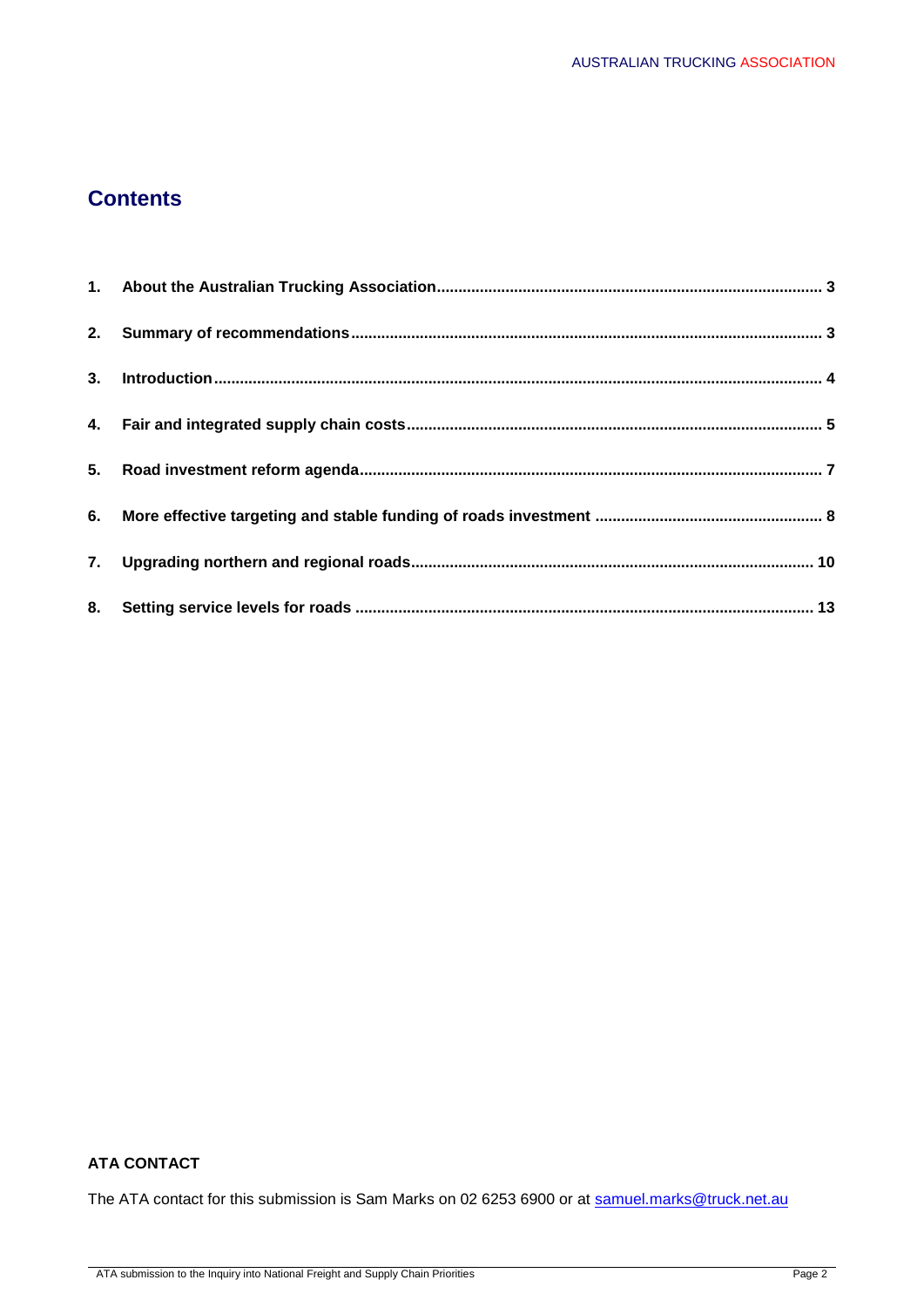# **1. About the Australian Trucking Association**

The ATA is the peak body representing the Australian trucking industry. Its members include state and sector-based trucking associations, some of the nation's largest transport companies, and businesses with leading expertise in truck technology.

### **2. Summary of recommendations**

### **Recommendation 1**

The National Freight and Supply Chain Strategy should commit to fair and competitive supply chain costs, and include a commitment to implement independent price regulation of heavy vehicle charges, ensuring that the new system does not continue the present overcharging of trucking operators and Australia's supply chains.

### **Recommendation 2**

Toll road and landside port charges for heavy vehicles should be regulated under a future heavy vehicle economic regulator, and this reform objective should be reflected in the National Freight and Supply Chain Strategy.

### **Recommendation 3**

The National Freight and Supply Chain Strategy should continue and accelerate the road investment reform agenda, including:

- Introduction of independent management of road networks and selection of road investment and maintenance projects (such as by a road fund).
- Long term and stable road funding, based on hypothecated revenue of road related charges.
- Government setting of priorities for road network outcomes, to be achieved by independent road management.

### **Recommendation 4**

Road managers should improve the maintenance of the existing network and protection of current and future corridors to reduce the overall life cycle costs of the road network.

### **Recommendation 5**

The Australian Government policy to require infrastructure investments of more than \$100 million to be positively assessed by Infrastructure Australia should be made a legislated requirement. Commitments made in advance of this assessment should be contingent on receiving a positive assessment from Infrastructure Australia.

### **Recommendation 6**

As part of the National Freight and Supply Chain Strategy, the Government should address regional and remote issues by:

- Addressing road infrastructure gaps identified in the Northern Australia Infrastructure Audit, including a focus on providing year round and high productivity freight vehicle road and bridge access.
- Allocating additional specific funding for regional and remote road projects in the short to medium term future.
- Developing and adopting an economic analysis framework for the assessment of regional and remote road projects by independent road funds.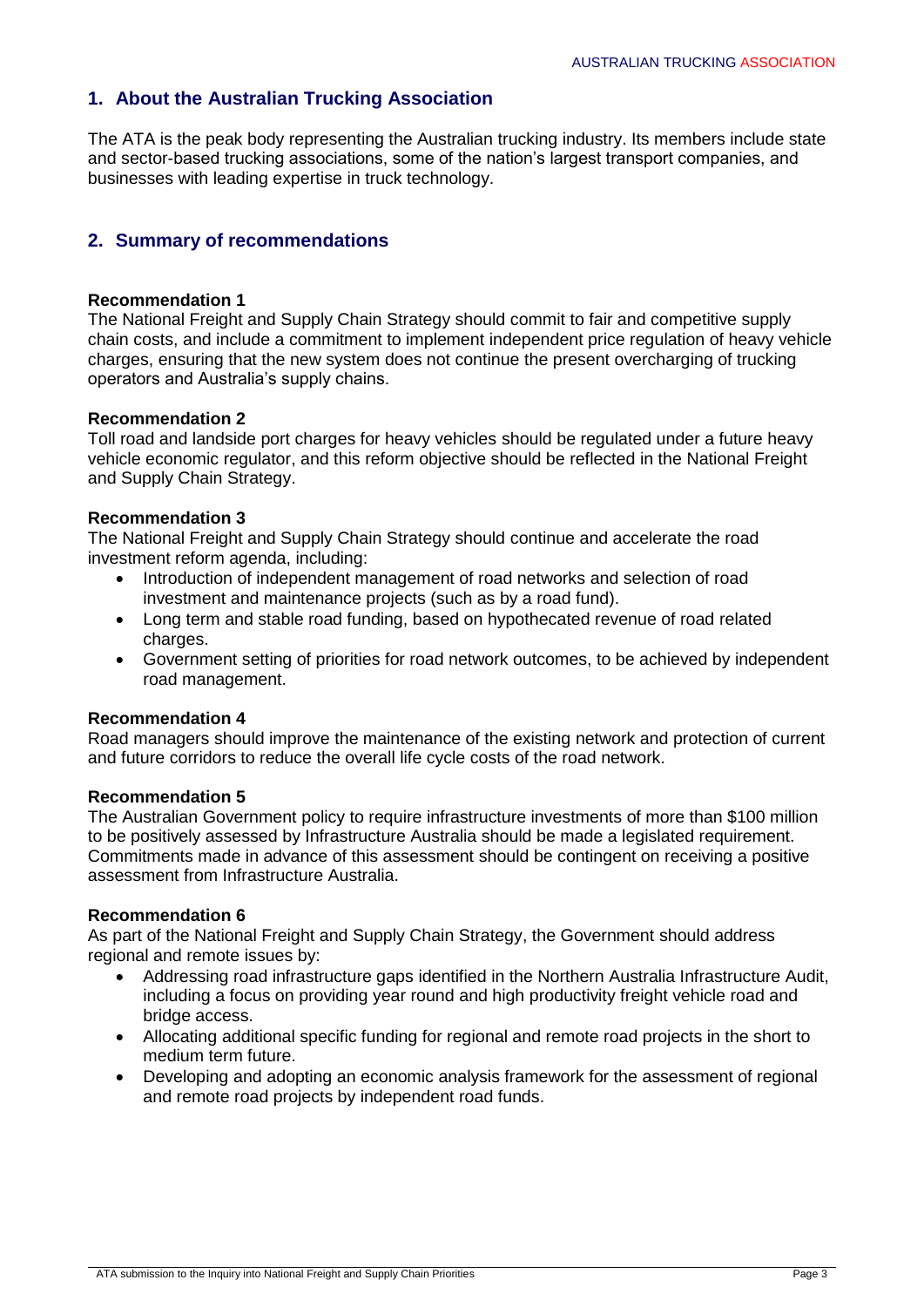### **Recommendation 7**

The road investment reform agenda needs to include setting service levels for roads. This should incorporate:

- Setting road access service standards for significant freight and supply chain corridors, which allow the use of modern, high productivity freight vehicles operating at higher mass limits.
- Setting significant 'last mile' higher mass limit connections, connecting our supply chain corridors with industrial, port, agricultural and other economic businesses, both in regional and urban areas.
- Setting road access service levels for other freight routes, and include the provision of rest areas and, where appropriate, livestock effluent dumping facilities.
- Specifying roads that are ready for vehicles with higher levels of automation.
- Mandating communication and mobile data access standards.
- Road service standards that restrict the imposition of caps, curfews, and restrictions on identified routes, including in urban areas.

# **3. Introduction**

The Australian Government has launched a number of freight, infrastructure, and transport initiatives. These include:

- Development of a National Freight and Supply Chain Strategy.
- Consultation on options for an independent price regulator for heavy vehicle charges.
- Development of the Data Collection and Dissemination Plan project, with the aim of having better vehicle data mapping to plan for future transport investments.
- \$75 billion infrastructure investment program.

As the peak body representing the Australian trucking industry, the ATA welcomes this focus on developing and upgrading the nation's transport and freight infrastructure and networks. **Australia competes in a global marketplace and needs to ensure its end-to-end supply chains are competitive and low cost.** Due to its geographic location at the end of global supply chains, this is critical.

Road freight is an important sector of the Australian economy and community, with more than 75% of non-bulk domestic freight carried on roads. This demand is expected to increase with a predicted doubling of freight demands from 2010 to 2030.<sup>1</sup>

Delivering this critical role in Australian supply chains, trucking is an Australian success story. Between 1971 and 2007, trucking industry productivity increased six-fold due to the uptake of high productivity vehicles like B-doubles. It has been estimated that in the absence of productivity improvements over this period that nearly 150,000 articulated trucks, in addition to the 70,000 registered for use in 2007, would have been required to undertake the 2007 articulated truck freight task.<sup>2</sup>

Australian trucking operators have pioneered modern, safer, and more productive vehicle designs. Road trains and high productivity vehicle combinations are delivering improved productivity for our supply chains. An Austroads research report found that high productivity vehicles were safer, used less fuel, and offered significant economic benefits to a range of industries.<sup>3</sup>

Hardworking Australians in our local communities are driving our supply chains, with the trucking industry consisting almost entirely of small businesses, and is characterised by tight margins.

<sup>1</sup> Australian Government, 2014, *Trends: Infrastructure and Transport to 2030*, as quoted by Volvo Group Australia, 2016, *Professional Truck Shortage*

<sup>2</sup> Bureau of Infrastructure, Transport, and Regional Economics, 2011, *Truck productivity,* pxiv

<sup>3</sup> Austroads, 2014, *Quantifying the Benefits of High Productivity Vehicles,* pi

ATA submission to the Inquiry into National Freight and Supply Chain Priorities Page 4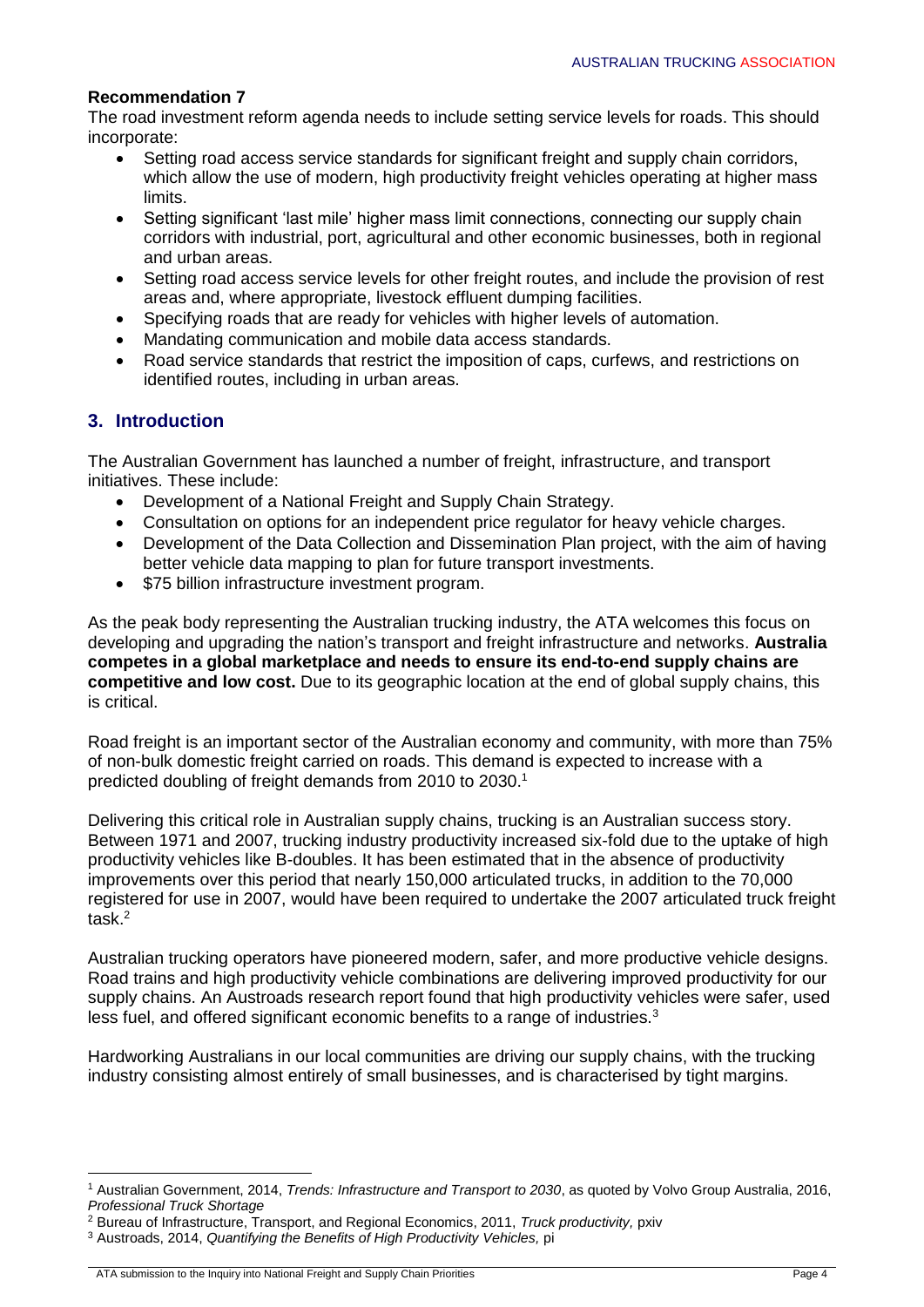Trucking is critical to moving Australia's freight task. The Productivity Commission has found that only 10 to 15 per cent of the freight task is considered to be contestable across both rail and road.<sup>4</sup> In short, imposing unfair costs or failing to build and maintain our road network will not deliver freight to another transport mode – it would just leave Australian goods uncompetitive and unconnected from the global marketplace. Without trucks – there is no supply chain.

The National Freight and Supply Chain Strategy must include the trucking industry as a critical component. The strategy should:

- deliver fair and integrated supply chain costs including ending the overcharging on the trucking industry, and
- recognise that Australian supply chains cannot operate without our road network, and implement a road investment reform agenda, including:
	- o more effective targeting and stable funding of roads investment,
	- o focusing on upgrading northern and regional roads, and
	- o setting service levels for roads.

# **4. Fair and integrated supply chain costs**

Australia's global competitiveness will be restricted as long as trucking – as a major component of our supply chains – is overcharged. At present there is clear overcharging of heavy vehicle road user and registration charges, and increasing trends to overcharge heavy vehicles on toll roads and for the landside charges set by ports and stevedores.

### **Fair road user and registration charges**

Truck and bus operators pay for their use of the roads through a fuel based road user charge, administered as a reduction in their fuel tax credits, and very high registration charges. The National Transport Commission found that this system overcharged truck and bus operators. Instead of reducing charges, governments decided to freeze heavy vehicle charges at 2015-16 levels until 1 July 2018. Based on NTC figures, the decision will overcharge truck and bus operators \$250.2 million in 2016-17 and \$264.8 million in 2017-18 – \$515 million in total.

The overcharging will continue beyond 2017-18 with the meter ticking up by more than \$725,000 per day. Governments have not yet agreed on how to deal with this problem. **As a down payment on future reform, governments must address and resolve the overcharging.**

On 25 May 2017, the Australian Government released a discussion paper on options for an independent price regulator for heavy vehicle charges. The ATA welcomes this commitment to transition to independent pricing and notes that the Government's own discussion paper acknowledges that the current charging system is not working.

In the ATA's view, an independent pricing system would need to have the following characteristics:

- Governments would agree on the pricing rules to be used. During the initial price determination period, it would be appropriate to establish a pragmatic +/- band for charge movements using the October 2015 NTC direct implementation option as a starting point.
- Once the rules were established, the regulator would make and apply its pricing decisions. Its decisions would not be subject to ministerial approval or parliamentary disallowance.
- There could be a limited merits review process, particularly if the legislation included a defined transition to full economic regulation. Any merits review process would need to draw on the lessons of electricity regulation.

Additionally, the only acceptable starting point for a new independent pricing regime would be to start by eliminating the existing overcharging – any other starting point would carry over the deficiencies of the existing pricing model into the new system.

ATA submission to the Inquiry into National Freight and Supply Chain Priorities Page 5

<sup>4</sup> Productivity Commission, [Road and Rail Freight Infrastructure Pricing,](http://www.pc.gov.au/inquiries/completed/freight/report/freight.pdf) 22 December 2006, XXIX.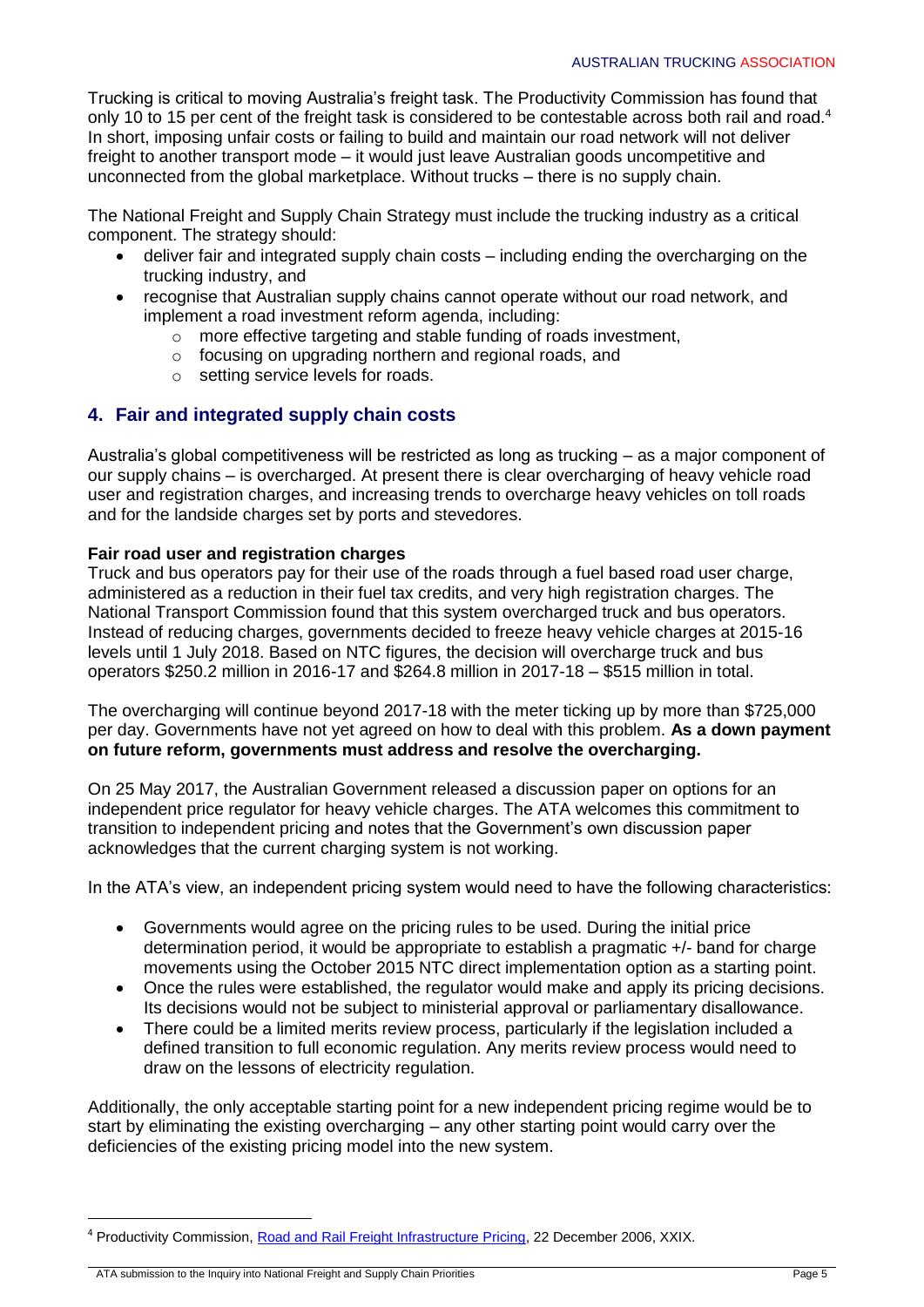More detailed comments on the framework for independent pricing are available in the ATA submission on independent price regulation of heavy vehicle charges.

### **Recommendation 1**

The National Freight and Supply Chain Strategy should commit to fair and competitive supply chain costs, and include a commitment to implement independent price regulation of heavy vehicle charges, ensuring that the new system does not continue the present overcharging of trucking operators and Australia's supply chains.

### **Fair toll road and landside port charges**

Whilst trucking operators already overpay for their use of the roads, private toll road owners, state governments and stevedores have been increasing the unfair charges burden through toll and landside port charge increases, whilst avoiding a fair distribution of increases with light vehicles and other freight modes.

In April 2017, the toll for heavy vehicles using CityLink in Melbourne increased by up to 125 per cent to fund the CityLink-Tullamarine widening project. 5

Meanwhile, in Sydney, the truck toll multiplier on the M2, Lane Cove Tunnel, M5 and M7 has increased to 3 times the car toll. And in Brisbane, the truck toll multiplier on the Logan and Gateway motorways will progressively increase to 3.46 times the car toll once the Logan Enhancement Project is completed in mid-2019.<sup>6</sup>

These state government approved toll increases apply only to trucks, even though all road users will benefit from the projects they fund. The arrangements for approving truck tolls are ad hoc and can lead to state-by-state ratcheting. International evidence suggests that the contracts are unlikely to be sustainable in the long term without external regulation.<sup>7</sup>

The ATA and its members have similar concerns about landside port charges.

Earlier in 2017, DP World unilaterally increased the infrastructure surcharge at its Melbourne terminal from \$3.20 to \$32.50 per container and imposed a new surcharge of \$21.16 per container at its Port Botany terminal. The Port Botany surcharge could cost carriers up to \$150,000 per year. Trucking operators are charged through 1-Stop and payment is required within seven days, even though they cannot recover their costs for 30 days or longer.<sup>8</sup>

Separately, Patrick increased its existing surcharges at Fisherman Islands and East Swanson Dock from 10 July 2017. It introduced a \$4.76 surcharge per container at its Fremantle terminal and a \$25.45 surcharge per container at its Port Botany terminal, even though its total rent per square metre of occupied land area at Port Botany declined between 2013 and 2017. To its credit, Patrick extended its 1-Stop payment terms from seven to 30 days.<sup>9 10</sup>

These charge increases cannot be avoided by trucking operators; they have not been subject to detailed regulatory scrutiny; they simply build additional costs into Australia's supply chains.

As a result, the ATA considers that heavy vehicle tolls and landside port charges should be regulated by the heavy vehicle economic regulator, once established under the heavy vehicle charging reform agenda.

<sup>5</sup> Carey, A. "Big rise in CityLink truck tolls tipped to push heavy vehicles onto local roads," *The Age*, 29 January 2017. [Link.](http://www.theage.com.au/victoria/big-rise-in-citylink-truck-tolls-tipped-to-push-heavy-vehicles-onto-local-roads-20170129-gu0vz3.html)

 $\overline{6}$  Transurban, Results for six months to 31 December 2016</u>. ASX release, 7 February 2017, 8.

<sup>7</sup> Stern, J. "The relationship between regulation and contracts in infrastructure industries: regulation as ordered renegotiation," *Regulation & Governance* (2012) 6, 474-498.

<sup>8</sup> O'Hara, S. [The true cost of DP World's crippling port tax,](http://www.roadfreightnsw.com.au/media-release-true-cost-dp-worlds-crippling-port-tax/) RFNSW media release, 5 April 2017.

<sup>&</sup>lt;sup>9</sup> Patrick, Patrick Terminals – [Infrastructure Surcharge and Ancillary Charges: effective 10 July 2017.](http://www.qube.com.au/downloads/announcements/Patrick_Terminals_Infrastructure_Surcharge.pdf)

<sup>10</sup> NSW Ports[, NSW Ports statement re Port Botany stevedore rents.](https://www.nswports.com.au/news/article/nsw-ports-statement-re-port-botany-stevedore-rents) NSW Ports media release, 21 June 2017.

ATA submission to the Inquiry into National Freight and Supply Chain Priorities Page 6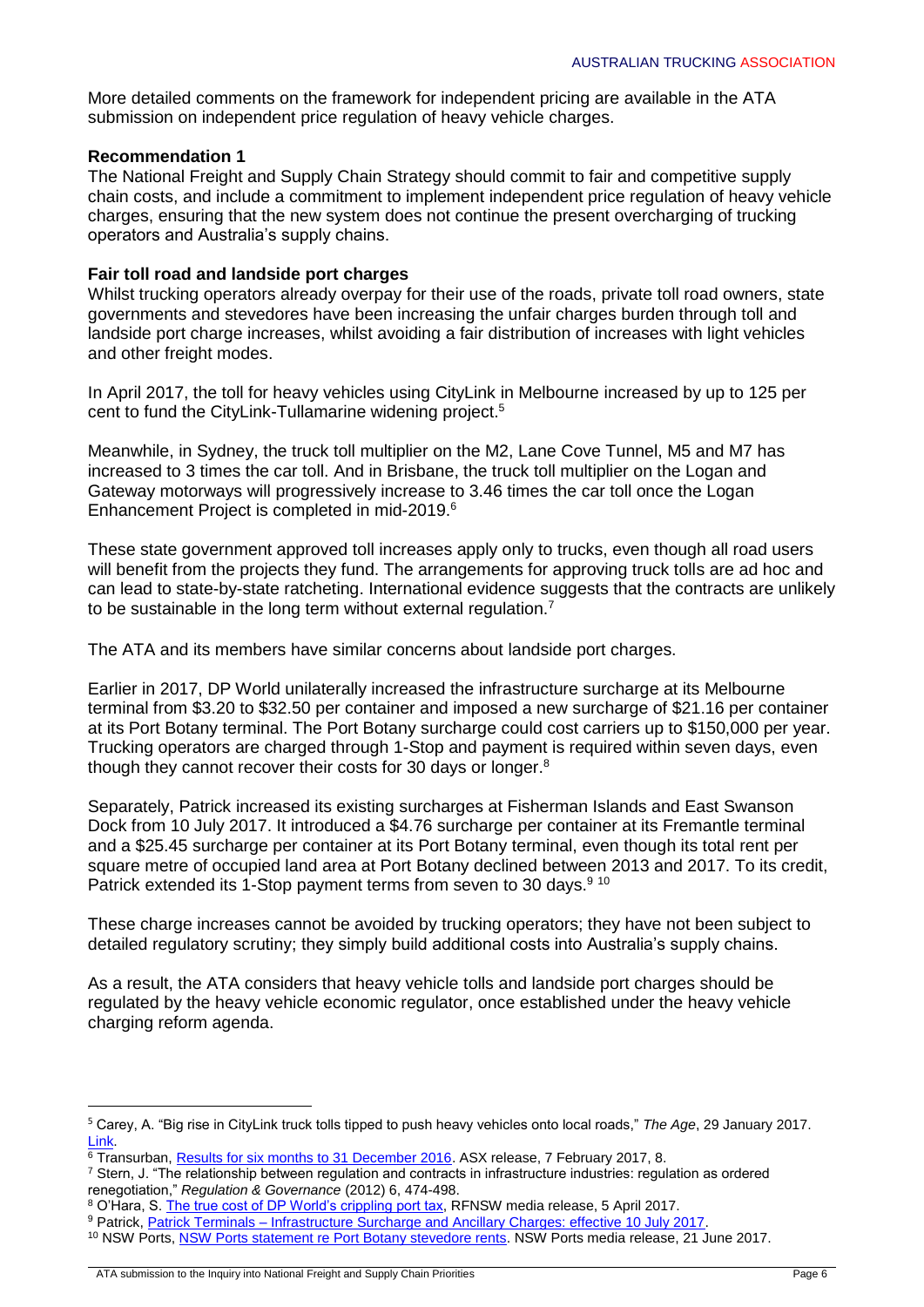### **Recommendation 2**

Toll road and landside port charges for heavy vehicles should be regulated under a future heavy vehicle economic regulator, and this reform objective should be reflected in the National Freight and Supply Chain Strategy.

### **5. Road investment reform agenda**

The National Freight and Supply Chain Strategy should continue and accelerate the Australian Government-led road investment reform agenda. Whilst the ATA welcomes the Governments focus on reforming heavy vehicle charges, assuming this leads to a fairer system, and the focus on building new infrastructure, there is a clear and pressing need to reform the way we fund, build, and maintain our road network.

The case for road investment reform is clear. The Productivity Commission has reported that the current governance, taxation and institutional arrangements for the provision and funding of roads are ultimately unsustainable. The Commission also reported that road funding decisions are often based on inadequate information, inadequate assessment of the costs and benefits of projects, and are subject to budgetary and electoral pressures.<sup>11</sup>

Austroads reported that despite Australia spending approximately \$19 billion maintaining, expanding and operating our extensive road network in 2013-14, and despite steady growth in expenditure, parts of the road network are poorly maintained, accessibility in remote and regional areas continues to be a concern, the road network continued to be congested, and heavy vehicle productivity has plateaued impacting on freight transport costs and leading to an anticipated growth in the number of heavy vehicles on the network.<sup>12</sup>

A recent audit from the Victorian Auditor-General also demonstrates the need for reform. The audit highlighted the need for good quality roads:

Road networks in poor condition increase costs to the community, through increased fuel usage, vehicle maintenance costs and travel times. When road surfaces – referred to as road pavements – are in poor condition, they are also more expensive to maintain and repair.

Good quality roads also requires effective targeting of roads funding:

Efficient and effective maintenance keeps Victoria's state roads safe and reliable. Sound investment decisions require a thorough understanding of the condition of these assets and the funding needed to maintain them to an acceptable standard. If road networks are not effectively maintained, road conditions will deteriorate, and future generations will be burdened with lower levels of service, higher maintenance costs, and increased risks to safety.<sup>13</sup>

Whilst road networks are largely owned and operated by state, territory and local governments, the Australian Government performs a critical role in funding the network and is uniquely placed to provide national leadership. The Australian Government has publically expressed a clear intention to no longer act as an ATM for funding infrastructure, making a road investment reform agenda a key future element of the Government's agenda. Likewise, such an agenda would build on the Government's existing policy reforms.

The road investment reform agenda must include more effective targeting of roads funding, upgrading northern and regional roads, and setting service levels for roads. These are further detailed below.

<sup>&</sup>lt;sup>11</sup> Productivity Commission, [Public Infrastructure,](http://www.pc.gov.au/inquiries/completed/infrastructure/report) May 2014, 303.

<sup>&</sup>lt;sup>12</sup> Austroads, [Reforming Remote and Regional Road Funding in Australia,](http://www.austroads.com.au/news-events/item/362-reforming-remote-and-regional-road-funding) August 2016, i.

<sup>&</sup>lt;sup>13</sup> Victorian Auditor-General[, Maintaining State-Controlled Roadways,](https://www.audit.vic.gov.au/sites/default/files/20170622-Maintaining-Roadways.pdf) June 2017, vii.

ATA submission to the Inquiry into National Freight and Supply Chain Priorities Page 7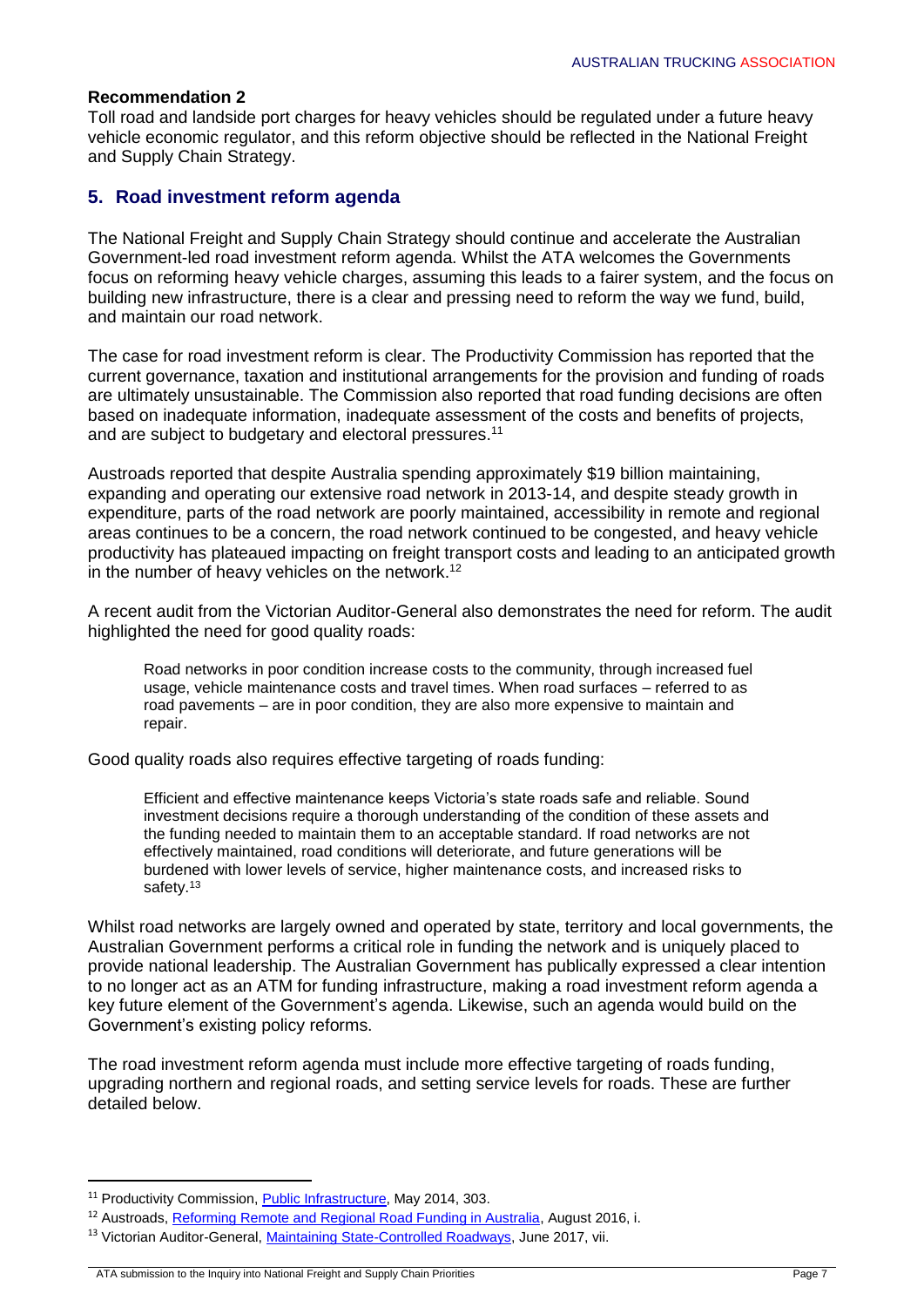### **Case Study: United Kingdom**

In recent years the United Kingdom has launched a major road funding and investment reform program. These reforms include:

- A stable and long-term roads plan, with the UK Government instigating a Road Investment Strategy (RIS). The first was introduced in 2015, and planning is already underway for the 2020 RIS.<sup>14</sup>
- Independent management of strategic highways. In 2015 the UK Government formed Highways England, a government company to manage the major highways in England. The RIS provides Highways England with funding certainty and an investment plan to implement. The agency is designed to operate at arm's-length, to operate and contract in its own right with a funding stream insulated from short term change, while leaving government responsible for the overall strategic direction.
- Roads Fund. The UK Government will direct revenue from the recently reformed vehicle excise duty in England into the fund from 2020, which will deliver a substantial increase in roads spending. The fund will be set up in legislation.<sup>15</sup>

According to the UK Government:

Our aim is to create world class national roads infrastructure, supporting economic growth, through maintaining and improving the asset, improving resilience and reliability, reducing congestion and supporting broader, sustainable development and safety goals. This requires a world-leading delivery and operations company that delivers efficiency savings, a step change in the scale and speed of investment, a better service to customers and value for money to taxpayers.<sup>16</sup>

### **6. More effective targeting and stable funding of roads investment**

In its public infrastructure report, the Productivity Commission recommended the adoption of a well-designed road fund model, where independent road funds would make transparent funding decisions.<sup>17</sup> The funds would receive hypothecated revenue from road users and government funding to cover community service obligations. The Harper Competition Review made a similar recommendation.

Establishing road funds with operational independence from governments would help separate long term infrastructure decisions from the budgetary and electoral cycles. The road funds would require stable, long-term funding to enable them to enter into contracts which can seek efficiency savings for road investments, including for maintenance. Road funds should also be required to utilise freight and traffic data to make investment decisions based on achieving improved network outcomes.

Better planning and provision of roads maintenance and construction would be a critical step towards providing the right roads that will be needed to handle the road freight task that is critical to Australia's economic performance. Government would play a critical role in road funds by setting the funding criteria and network objectives, and then allow the independent and transparent selection of projects. Road funds would serve to increase community confidence that charges collected for the maintenance and improvement of the road network will go to that purpose.

This reform would be consistent with the approach of the Australian Government to improve the quality of infrastructure investments by requiring projects of \$100 million or more to first be assessed by Infrastructure Australia. Likewise, the Australian Government has prioritised independent selection of infrastructure projects in the framework of the Northern Australia Infrastructure Facility (NAIF). Under the NAIF, an independent board makes investment decisions in line with the investment mandate set by the Australian Government.

1

<sup>17</sup> Productivity Commission, [Public Infrastructure,](http://www.pc.gov.au/inquiries/completed/infrastructure/report) May 2014, 303.

ATA submission to the Inquiry into National Freight and Supply Chain Priorities Page 8

<sup>&</sup>lt;sup>14</sup> UK Department for Transport, [Road Investment Strategy post 2020: planning ahead,](https://www.gov.uk/government/uploads/system/uploads/attachment_data/file/508505/road-investment-strategy-post-2020-planning-ahead.pdf) March 2016, 1.

<sup>15</sup> UK HM Treasury, [Summer Budget 2015,](https://www.gov.uk/government/uploads/system/uploads/attachment_data/file/443232/50325_Summer_Budget_15_Web_Accessible.pdf) July 2015, 56, 97.

<sup>&</sup>lt;sup>16</sup> UK Department for Transport, [Case for creation of a new public body in place of the Highways Agency,](https://www.gov.uk/government/uploads/system/uploads/attachment_data/file/315772/ha-reform-business_case.pdf) April 2014, 9.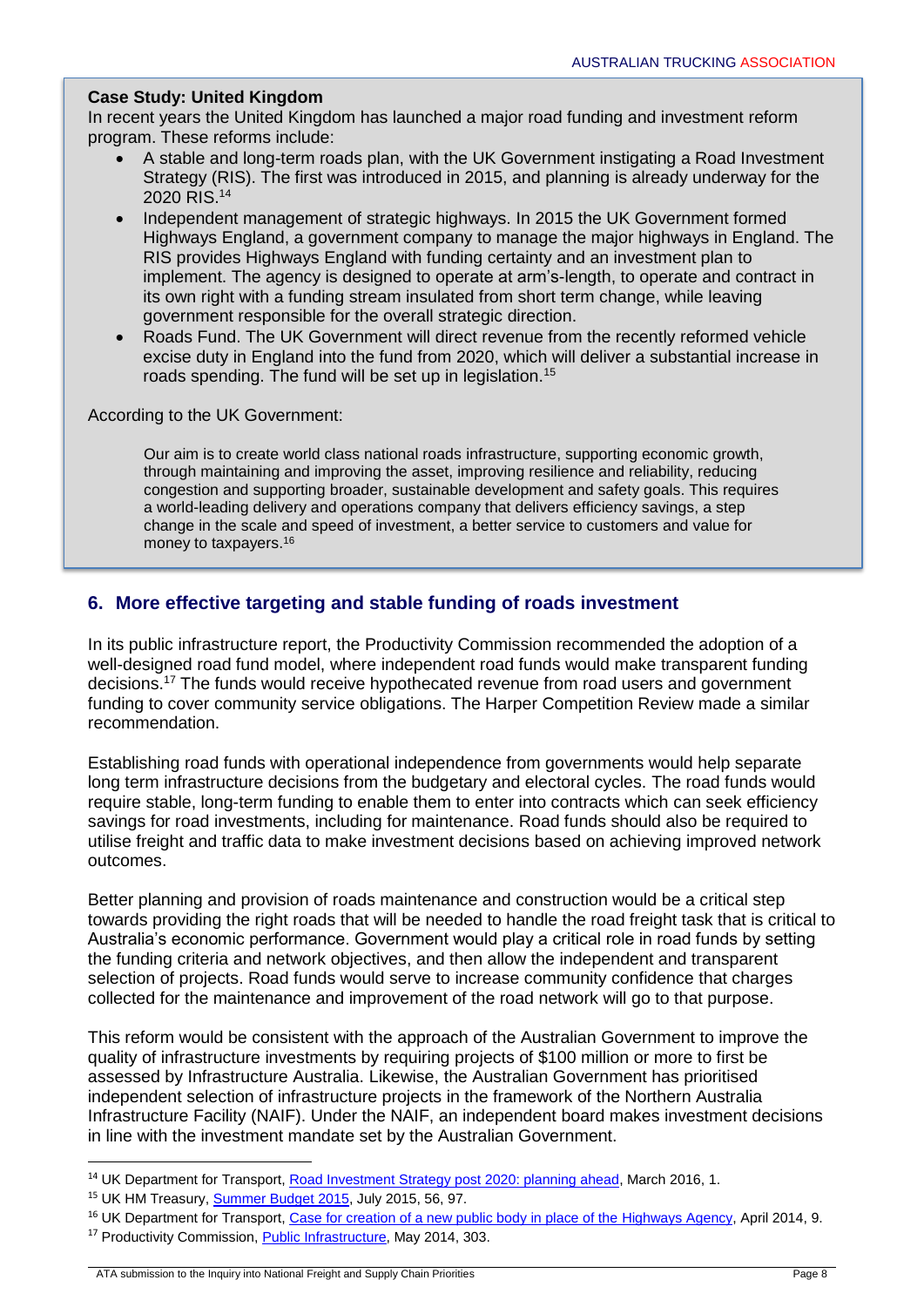The policy for infrastructure investments over \$100 million to be positively assessed by Infrastructure Australia is required in the Statement of Expectations, issued by the Australian Government to provide Infrastructure Australia with guidance relating to the strategic direction, operation and performance of Infrastructure Australia. The current Statement of Expectations was for the period which commenced on 1 November 2015 and concluded on 30 June 2017.<sup>18</sup> Whilst the ATA supports this policy, it should be strengthened to become a legislated requirement. For commitments made before being assessed, they should be required to follow the practice of the recent Australian Government commitment to rail investments in Western Australia, where the commitment is contingent on the project being positively assessed by Infrastructure Australia.<sup>19</sup>

More effective targeting is necessary not just for new investments, with maintenance of the existing network also critical. Austroads has reported that the current system of road funding delivers relatively constant amounts for maintenance with increases or decreases in budget allocations depending on new road projects. These are set in competition with other government spending priorities, creating uncertainty about funding levels and its allocation.

The practical effect, according to Austroads, is less than optimal expenditure on road maintenance compared to new road projects. This lack of focus on maintenance is likely leading to higher overall life cycle costs for the road network, as proper maintenance of existing roads is often a cost effective way of reducing future road replacement costs.<sup>20</sup>

Similarly the Victorian Auditor-General made a number of concerning findings about maintenance of Victorian roads, including:

- Funding allocations to regions being made based on past allocations, and not current needs.
- VicRoads being unable to demonstrate that it is making the best use of existing maintenance funds.
- Targeted early intervention to prevent roads from needing more costly and extensive maintenance has been limited.

The audit also found that VicRoads has limited central oversight of the delivery of its road pavement maintenance program, with regions only reporting on coverage rates, not on cost, time or quality of outcomes. As a result, VicRoads is unable to drive continuous improvements in the development and delivery of its maintenance program.<sup>21</sup>

There is a clear and demonstrable need to maximise the effectiveness of road funding. This requires certainty in road funding levels and independence in the selection of individual projects. This can be delivered in a framework that still enshrines a government's ability to set the priorities for the road network, as demonstrated in New Zealand.

<sup>&</sup>lt;sup>18</sup> Infrastructure Australia, [Infrastructure Australia Statement of Intent 2015-2017,](http://infrastructureaustralia.gov.au/about/files/IA-Statement-of-Intent-2015-17.pdf) 2015, 3 & 5.

<sup>&</sup>lt;sup>19</sup> Joint announcement by the Prime Minister and WA Premier, \$2.3 billion jobs and infrastructure boost for Western [Australia,](http://www.pm.gov.au/media/2017-05-07/23-billion-jobs-and-infrastructure-boost-western-australia) 7 May 2017.

<sup>&</sup>lt;sup>20</sup> Austroads, [Reforming Remote and Regional Road Funding in Australia,](http://www.austroads.com.au/news-events/item/362-reforming-remote-and-regional-road-funding) August 2016, 48.

<sup>&</sup>lt;sup>21</sup> Victorian Auditor-General[, Maintaining State-Controlled Roadways,](https://www.audit.vic.gov.au/sites/default/files/20170622-Maintaining-Roadways.pdf) June 2017.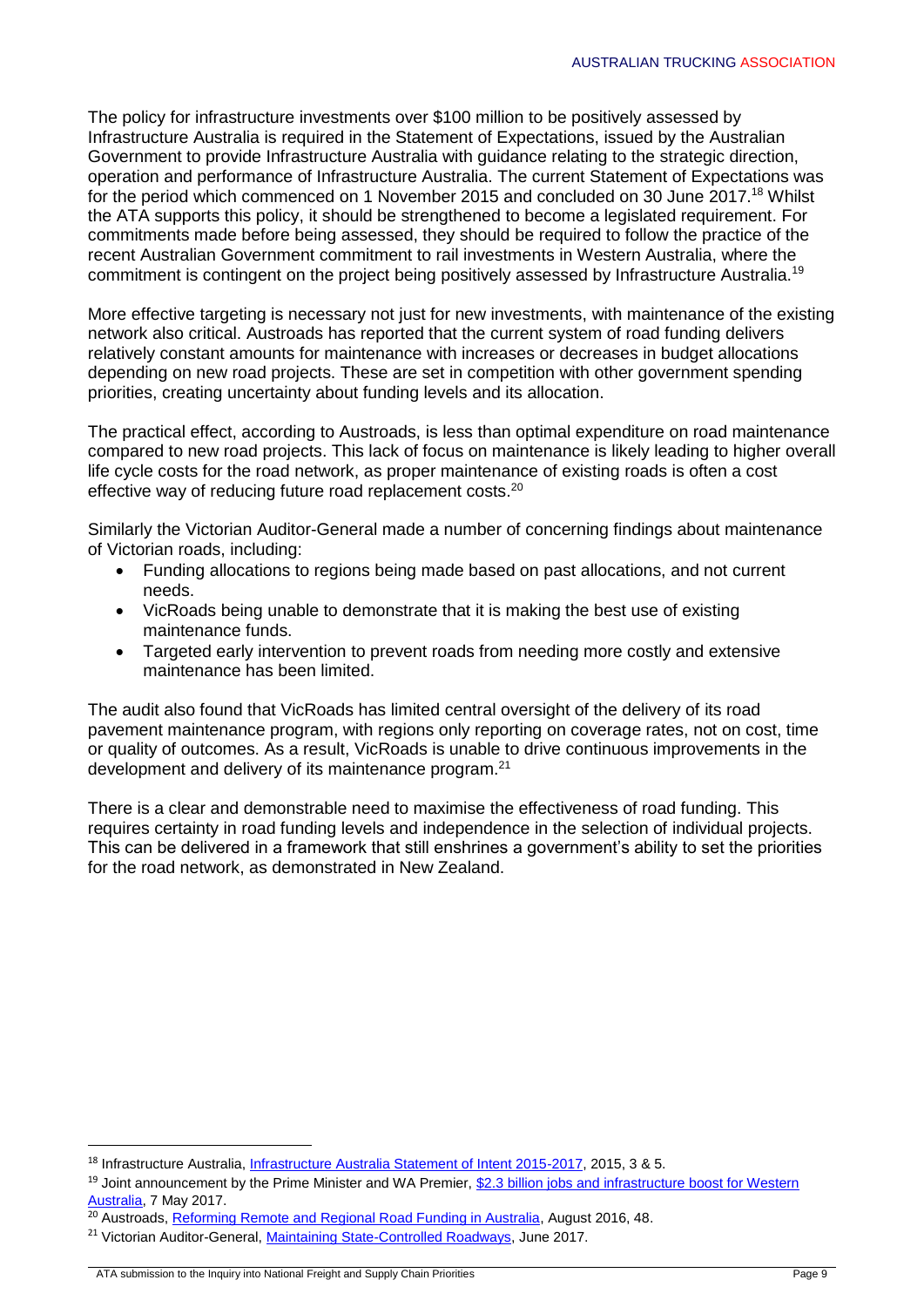### **Case Study: New Zealand**

New Zealand already operates an example of a road fund, the National Land Transport Fund (NLTF). Revenue from fuel excise duty, road user charges, and motor vehicle registration and licensing fees are paid into the NLTF. Funding is then distributed through the National Land Transport Program (NTLP), which consists of the funds in the NLTF, local government rates for local transport provision, and specific government funding programs, such as for the accelerated delivery of regional highway projects or for natural disaster recovery.<sup>22</sup>

The NZ Government publishes the Government Policy Statement (GPS) on land transport, which sets what is to be achieved in land transport, how funding will be allocated between different activities, how much funding will be provided, and how the funding will be raised. The GPS does not however fund individual projects. The NZ Transport Agency then independently develops the NLTP, which must give effect to the GPS. Project level funding decisions are made independently as part of the NLTP, within the parameters set by the GPS.

The GPS and NLTP are both traditionally set for a period of at least three years, providing certainty. The latest GPS is for a ten year period. $23$ 

It is also important that the scope of road funds includes the protection of current and future transport corridors. A recent report from Infrastructure Australia, *Corridor Protection,* modelled that the protection and early acquisition of just seven identified transport corridors could save \$10.8 billion in land purchase and construction costs (measured in discounted 2016 dollars). It also identified that corridor protection in the mid-twentieth century was essential to building the infrastructure that is critical to the present day functioning of our largest cities.<sup>24</sup>

### **Recommendation 3**

The National Freight and Supply Chain Strategy should continue and accelerate the road investment reform agenda, including:

- Introduction of independent management of road networks and selection of road investment and maintenance projects (such as by a road fund).
- Long term and stable road funding, based on hypothecated revenue of road related charges.
- Government setting of priorities for road network outcomes, to be achieved by independent road management.

### **Recommendation 4**

Road managers should improve the maintenance of the existing network and protection of current and future corridors to reduce the overall life cycle costs of the road network.

### **Recommendation 5**

1

The Australian Government policy to require infrastructure investments of more than \$100 million to be positively assessed by Infrastructure Australia should be made a legislated requirement. Commitments made in advance of this assessment should be contingent on receiving a positive assessment from Infrastructure Australia.

# **7. Upgrading northern and regional roads**

A million people live in northern Australia – but the region accounts for more than half of Australia's exports by sea. Its growth prospects are bright, but there are critical infrastructure gaps.

Presently the freight and supply chain priorities discussion paper does not cover regional issues, even though the ATA, in conjunction with WARTA and NTRTA, called on the Government to specifically include rural and remote issues in the review. This omission should be rectified.

<sup>24</sup> Infrastructure Australia, [Corridor Protection: Planning and investing for the long term,](http://infrastructureaustralia.gov.au/policy-publications/publications/files/CorridorProtection.pdf) July 2017, 2-3.

<sup>&</sup>lt;sup>22</sup> NZ Transport Agency, [National Land Transport Programme 2015-18,](https://www.nzta.govt.nz/assets/resources/national-land-transport-programme/2015-18/2015-18-nltp-highlights.pdf) 3.

<sup>&</sup>lt;sup>23</sup> NZ Ministry of Transport, [Government Policy Statement on land transport 2018 Questions and Answers,](http://www.transport.govt.nz/assets/Uploads/Our-Work/Documents/Draft-GPS-2018-QA.pdf) February 2017.

ATA submission to the Inquiry into National Freight and Supply Chain Priorities Page 10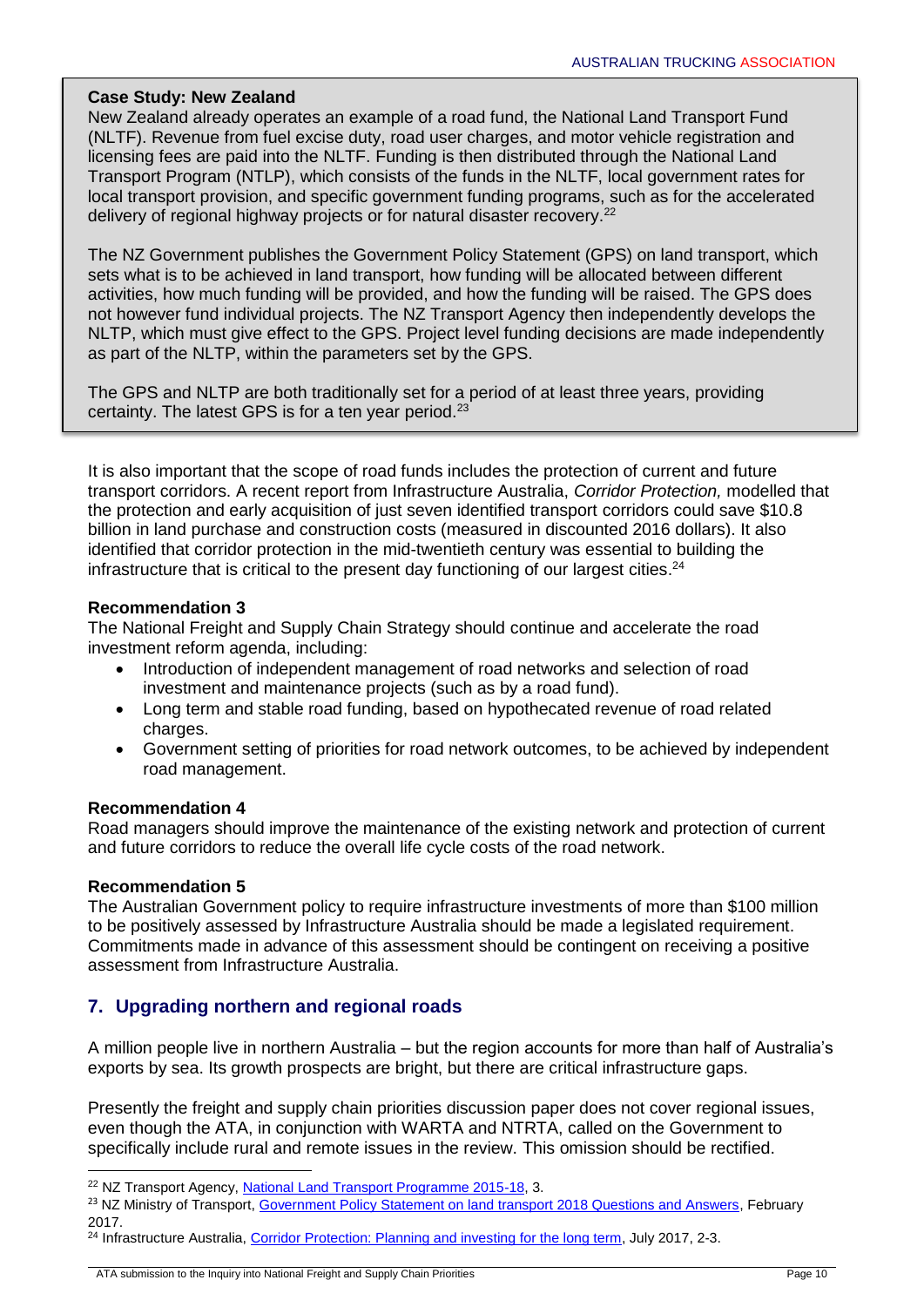The Northern Australia Infrastructure Audit found that the road network in Northern Australia is essential for connecting people and freight with places of residence and economic activity. Critically, the audit identified road infrastructure gaps, including:

- North south access, as linking northern Australia to southern jurisdictions was found to be essential for the region's economic development.
- Road links between major northern urban centres to their hinterlands.
- Regional links for the resources industry.
- Agricultural industry road links.
- Bridge condition and strength, which can limit road route access for heavy vehicles and if improved, can also improve flood resilience.
- Urban road and public transport links, which impacts the overall performance of the road network and is critical for the economic and social needs of urban centres.<sup>25</sup>

The Government's Developing Northern Australia white paper and related investment programs have made a welcome investment to improving northern Australia's road network, but these critical road infrastructure gaps remain.

At the ATA's national conference *Trucking Australia*, held in Darwin in June 2017, delegates identified a clear need for the upgrading of roads and bridges in northern Australia to allow year round use of the national highway network.

These outcomes from *Trucking Australia* reinforce the findings of the Northern Australia Infrastructure Audit and the need for them to be addressed. With northern Australia's proximity to growth markets throughout Asia road access is critical to realising the economic potential and opportunities flowing through the north.

Delegates also identified the need for fair and independent heavy vehicle charges, more strategic and better planned decisions on road upgrades, and mobile phone and data connectivity on more transport routes. These priorities are addressed elsewhere in this submission.

Addressing road infrastructure gaps in northern Australia requires ongoing bipartisan commitment to investing in remote and regional roads. The 2016 report by Austroads, *Reforming Remote and Regional Road Funding in Australia*, found that a traditional road project cost benefit analysis that focuses on travel time savings is likely to significantly underestimate the benefits of road projects in remote and regional areas.

Wider benefits from investment in regional and remote roads were reported by Austroads to include:

- Improved accessibility and connectivity to a community (such as providing year round road access, rather than access limited to six months of the dry season).
- Benefits associated with the avoided costs of having a better road (such as reduced storage costs for fuel and avoided delivery costs by other transport modes, such as air freight).
- Wider social benefits such as health and educational benefits.
- Ability for new trips to be made, which improve access to health, education, work, and shopping, delivering increased earnings, improved health, social involvement, and additional spending in local communities.
- Avoidance of relocation costs to larger communities, both for individuals involved and for the local smaller communities. <sup>26</sup>

 $\overline{a}$ 

<sup>&</sup>lt;sup>25</sup> Infrastructure Australia, [Northern Australia Audit,](http://infrastructureaustralia.gov.au/policy-publications/publications/files/IA_Northern_Australia_Audit.pdf) January 2015, 111-114.

<sup>&</sup>lt;sup>26</sup> Austroads, [Reforming Remote and Regional Road Funding in Australia,](http://www.austroads.com.au/news-events/item/362-reforming-remote-and-regional-road-funding) August 2016, 45-75.

ATA submission to the Inquiry into National Freight and Supply Chain Priorities Page 11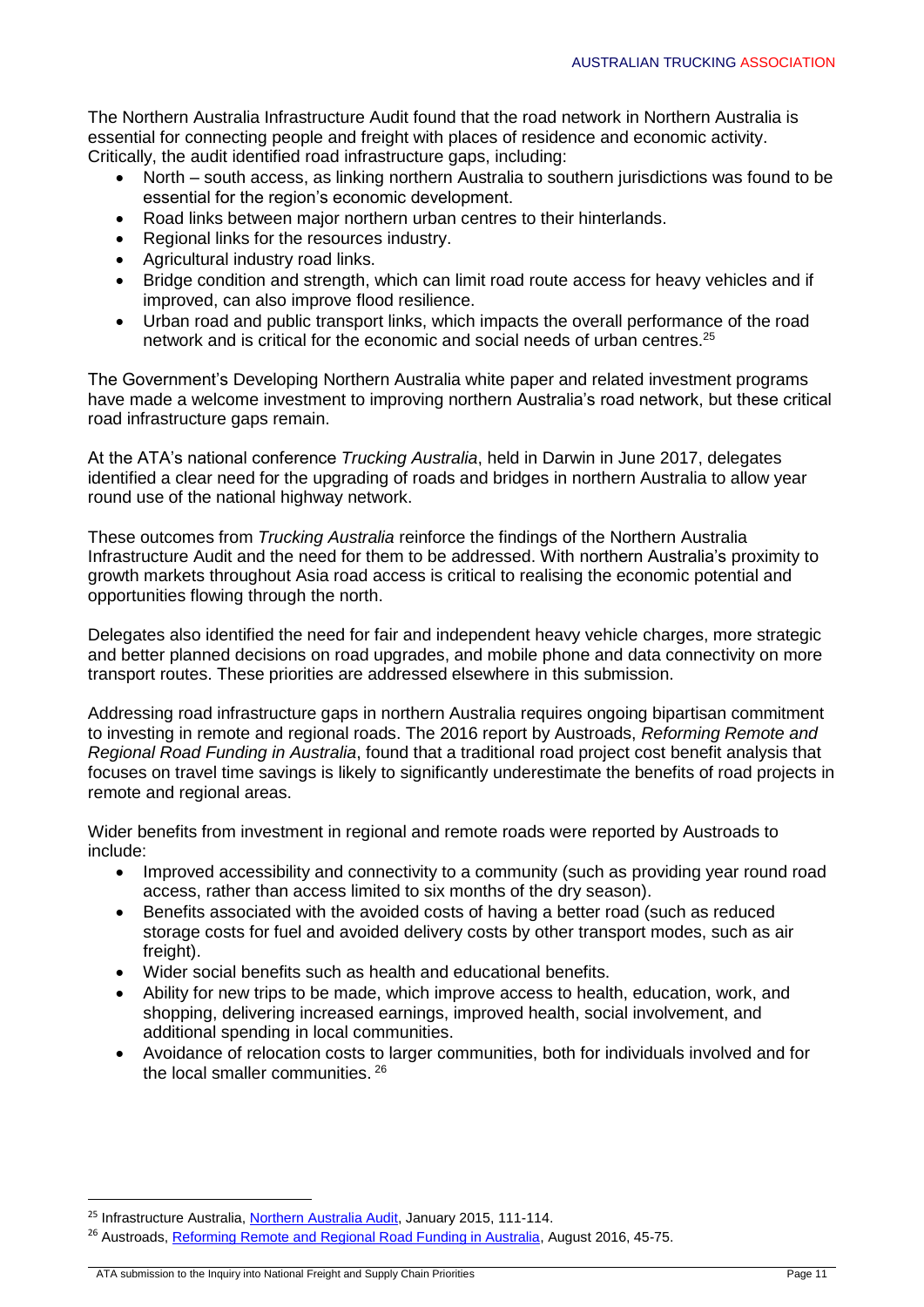### **Case Study: Tanami Road**

At *Trucking Australia*, the Northern Territory Government and the Northern Territory Road Transport Association spoke about the current poor condition of the Tanami Road and the game changing impact an upgrade would facilitate for local communities in both the NT and WA as well as the wider northern Australia economy.

The Austroads report, identified approximately 78 per cent of the road (790km) as unsealed and either fully closed or restricted for lengthy periods of up to 60 days during seasonal weather events. During these periods access to mines, stations and communities along the road is limited, with safety risks due to poor road geometry, excessive corrugations, and poor visibility.

Upgrading the Tanami Road is reported to deliver key benefits, including:

- Lower living and business costs for communities along the corridor.
- Improve access to areas of economic activity, including mining, agricultural and tourism.
- Improve access for products from the region to south eastern states and cities.
- Create opportunities, assist meeting closing the gap targets, and enhance connectivity for remote communities.
- Enhance economic opportunities for Alice Springs, Halls Creek, Kununurra and Wyndham.
- Improve road safety.

Despite these benefits, Austroads report that the cost benefit analysis for the proposed upgrade of the Tanami Road focused on traditional benefits such as vehicle operating cost savings, travel time savings, crash cost savings, environment externalities and residual value of assets, which resulted in a benefit cost ratio of 1.1.

Austroads also reported that if a more detailed analysis, including the wider economic benefits had been used, that larger benefits for the project would have been likely to have been quantified.<sup>27</sup>

In its report on Public Infrastructure, the Productivity Commission discussed concerns with the use of wider economic benefits in cost-benefit analysis. Due to the framework for estimating these benefits being in its infancy, the Commission reported that their inclusion has the potential to show one project to be superior to another purely because of differences in the way such benefits are defined and estimated. The Productivity Commission also reported that where project selection runs contrary to a cost-benefit analysis, that the reasons should be clearly explained.<sup>28</sup>

But with clear infrastructure gaps in regional and remote regions, the current funding framework for regional roads is not sufficient. The establishment of independent road funds will need to include an assessment framework that includes some of the wider economic and social benefits of regional road projects.

### **Recommendation 6**

As part of the National Freight and Supply Chain Strategy, the Government should address regional and remote issues by:

- Addressing road infrastructure gaps identified in the Northern Australia Infrastructure Audit, including a focus on providing year round and high productivity freight vehicle road and bridge access.
- Allocating additional specific funding for regional and remote road projects in the short to medium term future.
- Developing and adopting an economic analysis framework for the assessment of regional and remote road projects by independent road funds.

 $\overline{a}$ 

 $27$  Ibid, 59-60.

<sup>&</sup>lt;sup>28</sup> Productivity Commission, **Public Infrastructure**. 27 May 2014, 94, 103.

ATA submission to the Inquiry into National Freight and Supply Chain Priorities Page 12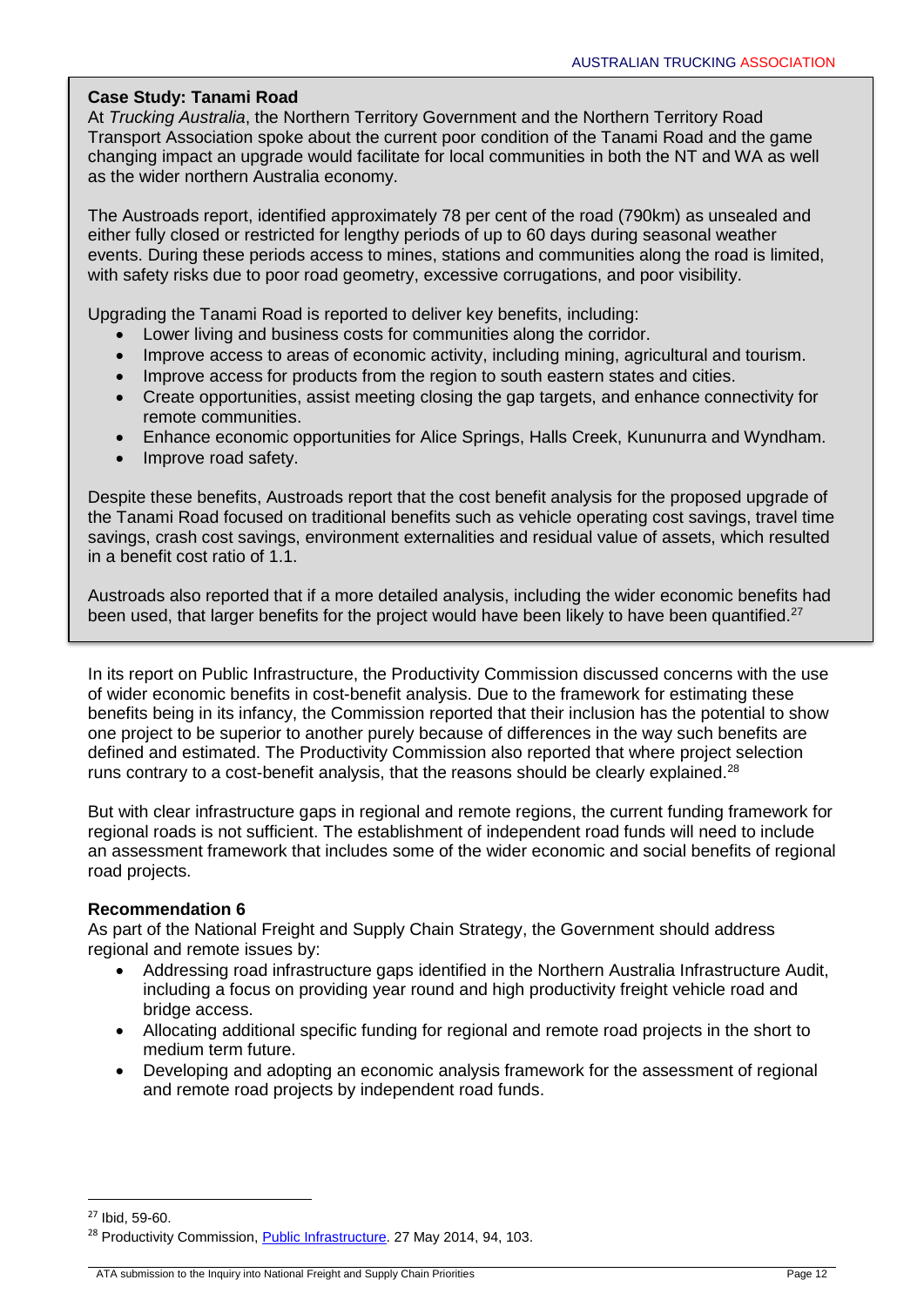### **8. Setting service levels for roads**

The Australian Government's discussion paper on independent price regulation of heavy vehicle charges identified the implementation of service levels for the road network as a component of establishing economic regulation of heavy vehicle charges.

Similarly, a PwC report commissioned by the ATA, *A future strategy for road supply and charging in Australia,* recommended back in 2013 for the establishment of a three tiered freight network, with defined road access service levels for each standard.

The road investment reform agenda needs to include setting service levels for the road network. These service levels need to be broader than the existing, proof of concept Heavy Vehicle Infrastructure Ratings (HVIRs). The service levels should be set to encourage high productivity freight vehicle access and help direct funding to optimal investments, such as bridges which need upgrading to allow a route to be opened up.

They should set significant 'last mile' higher mass limit connections, connecting our supply corridors with major economic businesses and ports. The service levels need to specify roads that are ready for vehicles with higher levels of automation. Bridge loadings may need to be reviewed to support heavy vehicle platooning, more consistent road marking and machine readable signage may be required, and the mobile (cellular) black spots on designated routes must be addressed.<sup>29</sup>

Additionally, the service levels must include heavy vehicle route services such as rest areas and, where appropriate, livestock effluent dumping facilities.

Road service standards should be in addition to the existing road design standards. Maintaining these service delivery standards would also be linked to the operating guidelines of independent road funds or managing authorities.

As an example, the duplication of the Hume Highway and the current duplication upgrade works of the Pacific Highway should include service delivery standards to allow access by HPFVs. The benefits of the large scale investment in these corridors should be maximised by increasing the productivity of vehicles utilising these routes.

1

<sup>&</sup>lt;sup>29</sup> Austroads, [Assessment of key road operator actions to support automated vehicles.](https://www.onlinepublications.austroads.com.au/items/AP-R543-17) Research report AP-R543-17, May 2017.

ATA submission to the Inquiry into National Freight and Supply Chain Priorities Page 13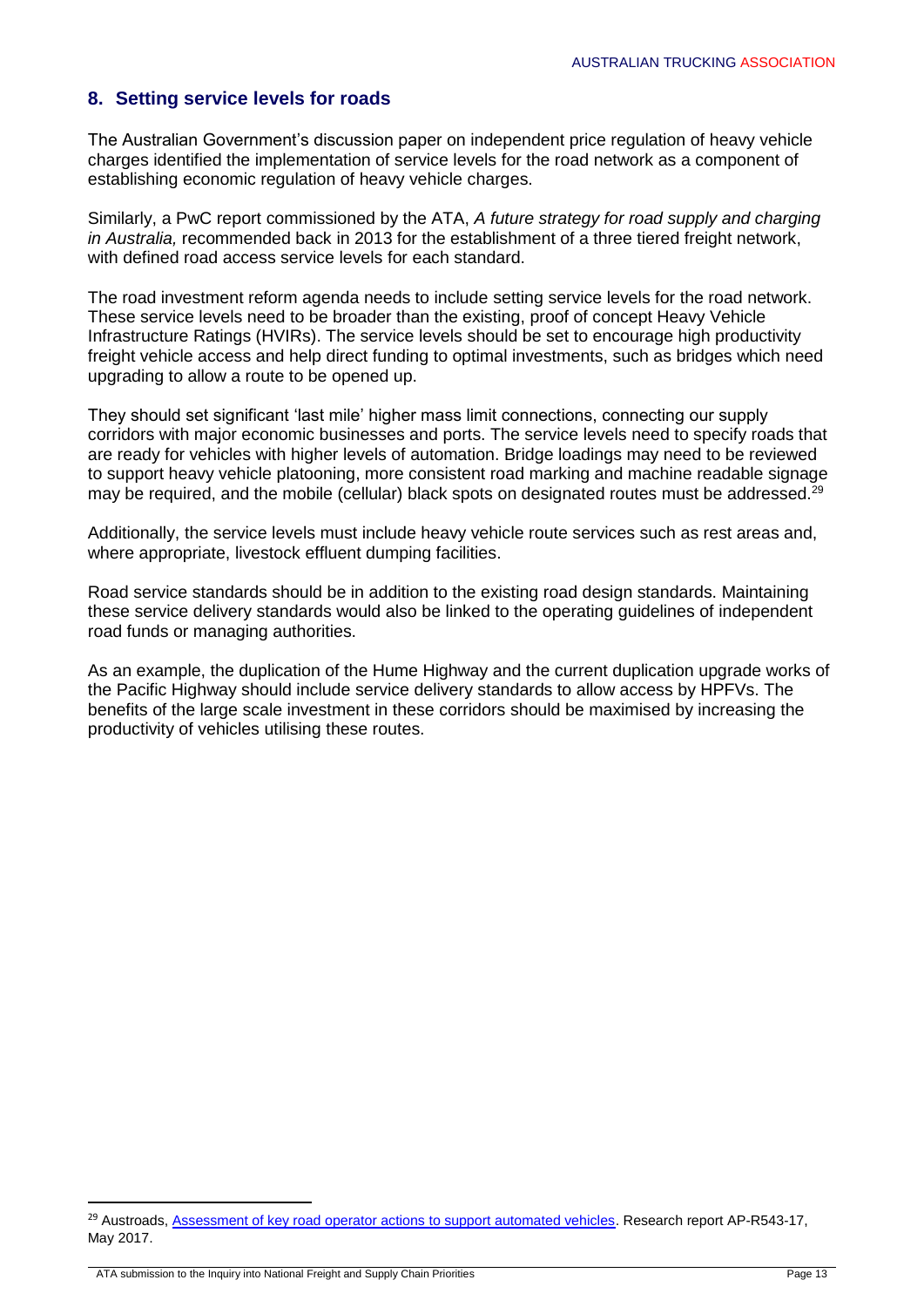### **Case Study: Upgrading the supply chain for digital disruption**

Fixing mobile black spots will be a requirement before a road can be specified within the road service levels as ready for vehicles with higher levels of automation, and levels of mobile connectivity should be included more broadly.

We cannot predict how technology will change and the things that people will do with it. Ultimately what's important is not trying to predict the future or focus on introducing a particular form of technology. Instead, we must deliver policies which deliver the right settings, outcomes and platforms from which businesses and the community can maximise the benefits of technological change to achieve gains in safety, connectivity, and economic growth.

A common feature of technological change is connectivity – access to mobile data, and through that access to information and technologies of the wider world. Australia is unique, covering a large geographical area, where mobile data connectivity is not universal. Publically reported blackspots for mobile phone reception are significant, as represented in the below map.



The Australian Government has committed \$220 million to the Mobile Black Spot Program to invest in telecommunications infrastructure to improve mobile phone coverage along major regional transport routes, in small communities and in locations prone to natural disasters.<sup>30</sup>

Whilst this investment is welcome, ultimately there are still significant transport routes without mobile phone data connectivity, limiting the ability to take advantage of technological change, and presenting a clear safety risk for emergency situations. Providing mobile data connectivity on transport routes is a minimum first step before Australian road freight companies can take advantage of the technological change and disruption of the future.

### **Road access in urban areas**

**.** 

The discussion paper also identifies urban growth pressures, port corridor pressures, and land use conflicts as a critical issue and emerging trend, with two thirds of the value of Australia's international trade flowing through the four largest cities of Sydney, Melbourne, Brisbane and Perth.

The movement of freight through urban regions can be highly regulated. Infrastructure Australia has identified that:

Local trucking operators are often regulated by rules that restrict how, when and where they can provide services. Local councils routinely restrict the hours of deliveries to supermarkets

ATA submission to the Inquiry into National Freight and Supply Chain Priorities Page 14

<sup>&</sup>lt;sup>30</sup> Department of Communications and the Arts, [Mobile Black Spot Program,](https://www.communications.gov.au/what-we-do/phone/mobile-services-and-coverage/mobile-black-spot-program) website accessed on 19 July 2017.